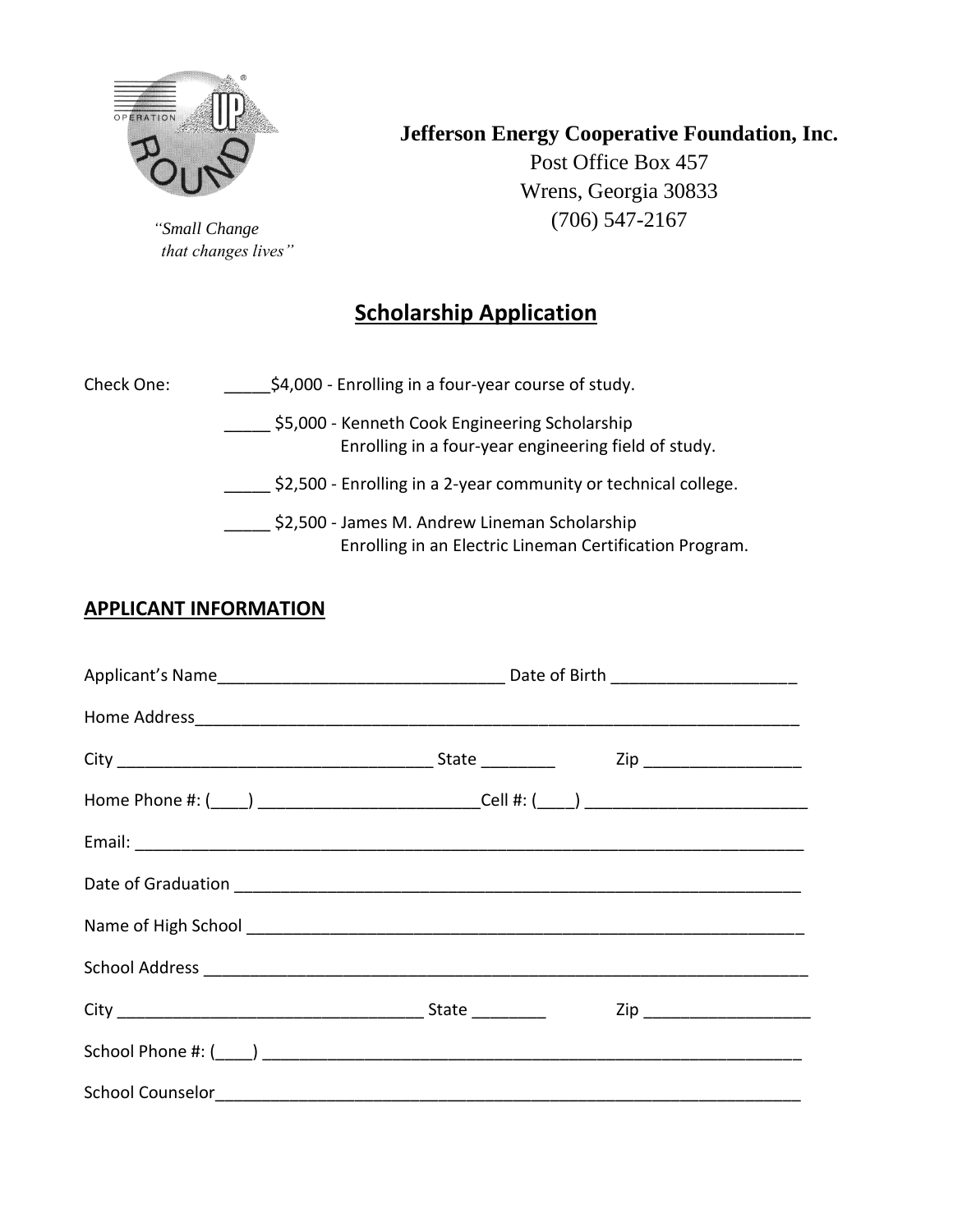Jefferson Energy Cooperative Foundation, Inc.<br>Scholarship Application Page 2

| <b>FAMILY INFORMATION</b>        |  |  |
|----------------------------------|--|--|
| Parent or Legal Guardian:        |  |  |
|                                  |  |  |
|                                  |  |  |
|                                  |  |  |
|                                  |  |  |
| <b>Spouse or Legal Guardian:</b> |  |  |
|                                  |  |  |
|                                  |  |  |
|                                  |  |  |
|                                  |  |  |

## **ADDITIONAL INFORMATION**

List any partial or full scholarships you have already received: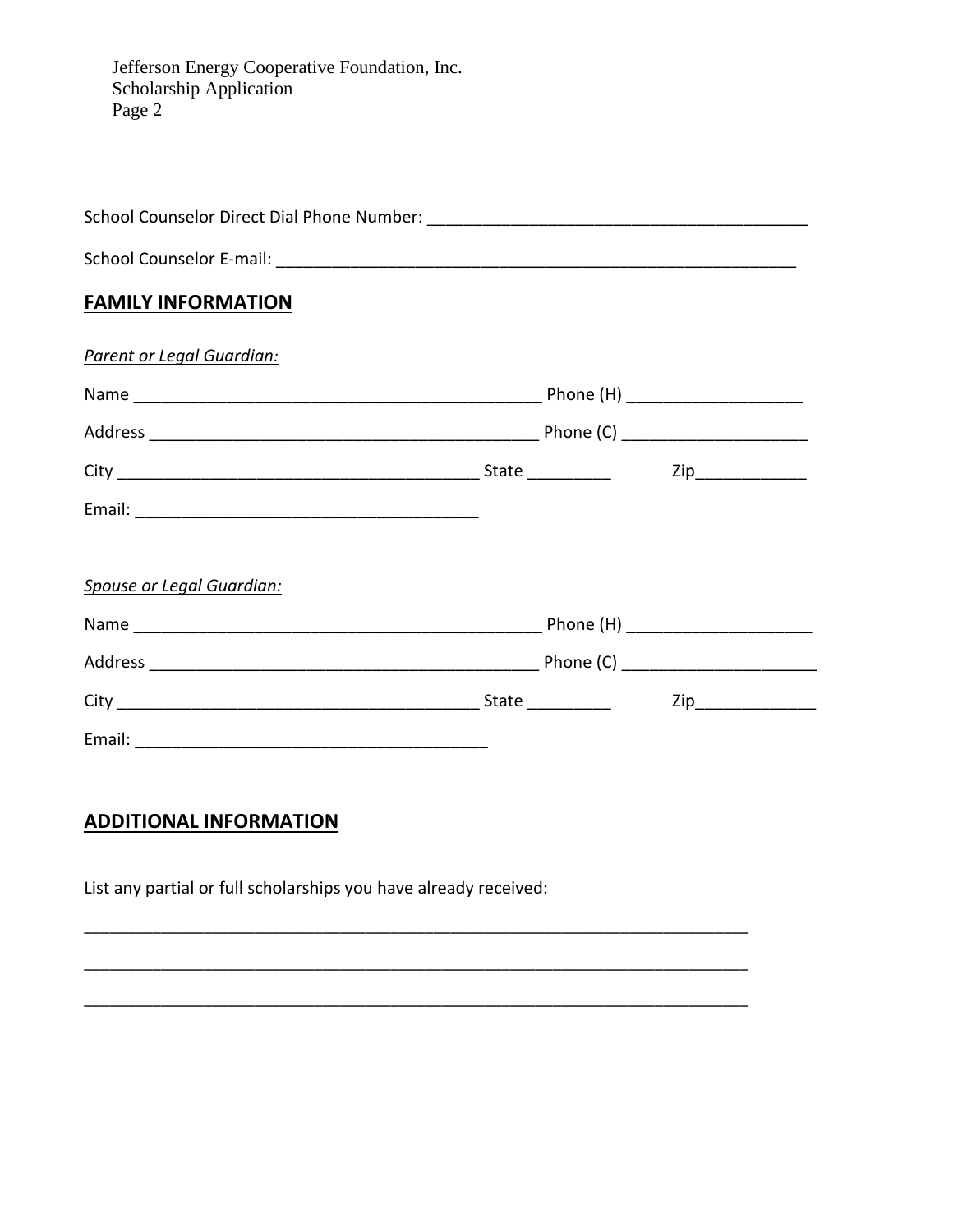Jefferson Energy Cooperative Foundation, Inc. Scholarship Application Page 3

List colleges, universities, or technical schools to which you have applied:

| Circle One         |  |
|--------------------|--|
| Accepted   Pending |  |
| Accepted Pending   |  |
| Accepted Pending   |  |

### **ATTACH REQUIRED DOCUMENTS**

a. Two letters of recommendation.

b. Transcripts with official signature.

c. A comprehensive list of school and community activities, awards and accomplishments.

d. A 500-word essay describing personal goals in life, plans for the future and plans for reaching personal goals. Applicant should also state how this scholarship award will help meet those goals.

#### **SIGNATURES**

*All of the information in this application is true and correct to the best of my knowledge. I understand that the Scholarship Committee reserves the right to verify all information contained herein.*

| Signature of Applicant             | Date |
|------------------------------------|------|
|                                    |      |
| Signature of Parent/Legal Guardian | Date |
| Jefferson Energy Member #:         |      |